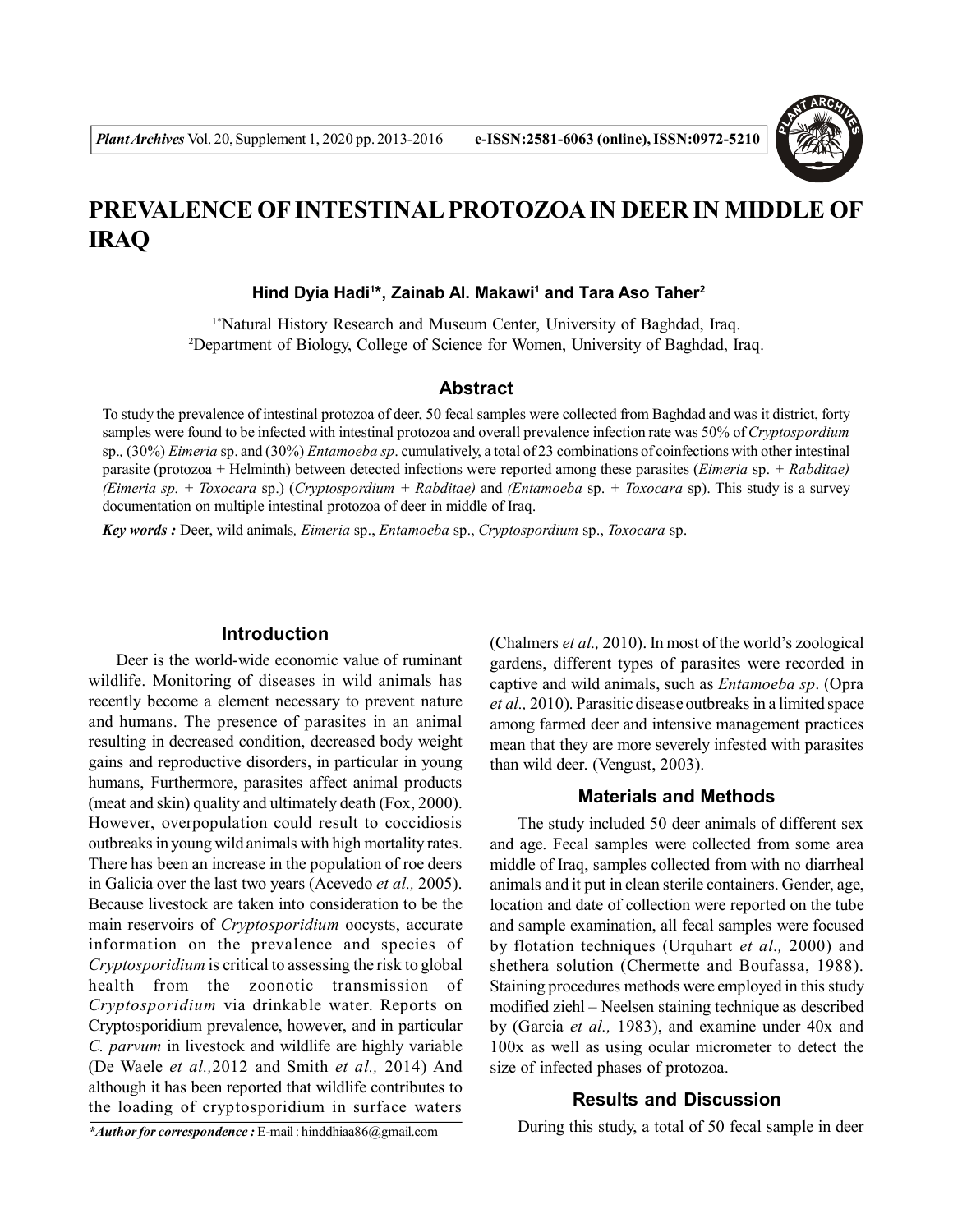were examined, of which 40(**80**%) were found to be infected with one or more species of intestinal protozoa.

A total of three species of intestinal protozoa parasites (cyst/oocyst) were identified, namely, *Cryptospordium* sp*.* (50%), *Eimeria* sp, (30%), *Entamoeba* sp (30%). (Table 1 and Table 2). (Fig. 1, 2 and 3).

**Table 1:** Total infection with of intestinal protozoa in deer.

| Animal | <b>No.of Samples</b> | No.of    | Percentage |  |
|--------|----------------------|----------|------------|--|
|        | examined             | positive | (%)        |  |
| Deer   | 50                   | 40       | 80         |  |

| Table 2: Prevalence of intestinal protozoa species in deer. |  |  |  |
|-------------------------------------------------------------|--|--|--|
|                                                             |  |  |  |

| Intestinal<br>protozoa | No.of Samples<br>examined | positive | No.of Percentage<br>(%) |
|------------------------|---------------------------|----------|-------------------------|
| Cryptospordium sp      | 50                        | 25       | 50                      |
| Eimeria sp             | 50                        | 15       | 30                      |
| Entamoeba sp           | 50                        | 15       | 30                      |

**Table 3:** Prevalence of mixed infection intestinal protozoa with other parasite in deer.

| Mix infection                     | No.of<br><b>Samples</b><br>examined | case          | No. of Percentage<br>(%) |
|-----------------------------------|-------------------------------------|---------------|--------------------------|
| Eimeria sp+Rabditae larva         | 50                                  |               | 20                       |
| Eimeria sp+Toxocara sp            | 50                                  |               | 10                       |
| $Cryptosportium + Rabditae larva$ | 50                                  |               | 10                       |
| Entamoeba sp+Toxocara sp          | 50                                  | 2             |                          |
| Total                             | 50                                  | $\mathcal{P}$ |                          |

Results indicated mixed infection intestinal protozoa with helminth in deer. In this study the prevalence *(Eimeria sp+Rabdita*e) infection rate (20%) was found higher than infection with (*Entamoeba sp+Toxocara s*p) were (6%). (Table 3) (Fig. 4 and 5)



**Fig. 1:** *Cryptospordium* oocyst sp.



**Fig. 2:** *Eimeria* sp.

50 fecal samples in deer were examined in the current study, of which 40 (80 %) were found to be infected, these findings support earlier reports (Pacon, 1994; Santin *et al.,* 2004 and Pilarczyk *et al.,* 2005).

This study is in agreement with Tan *et al.,* (2017) who recorded gastrointestinal (GI) infections with parasites (22.9%) in deer and Barmon *et al.,* (2014) who recorded prevalence of gastrointestinal parasites of deer was (69.29%).

Based on the current study, the high prevalence of gastrointestinal parasites indicates



**Fig. 3:** Left and right *Entamoeba* trophozoite sp.

that it may have some detrimental effects on the health of these captive deers. It means that the gastrointestinal infection had an undetermined number of deers without showing any physiological outward signs of infection. It is very important in zoonotic terms because these animals can serve as reservoir of hosts for gastro intestinal parasites that are pathogenic to man (Nayak, 2016).

Similarly, Kanungo *et al.,* (2010) reported that the majority of deer noted a higher rate of mixed infection. Khatun *et al.,* (2014) reported 35.6% positive for helminth infection and 24% positive for protozoan infections, which is much lower than the current study, while Khasid *et al.,* (2003) reported 96.13% positive for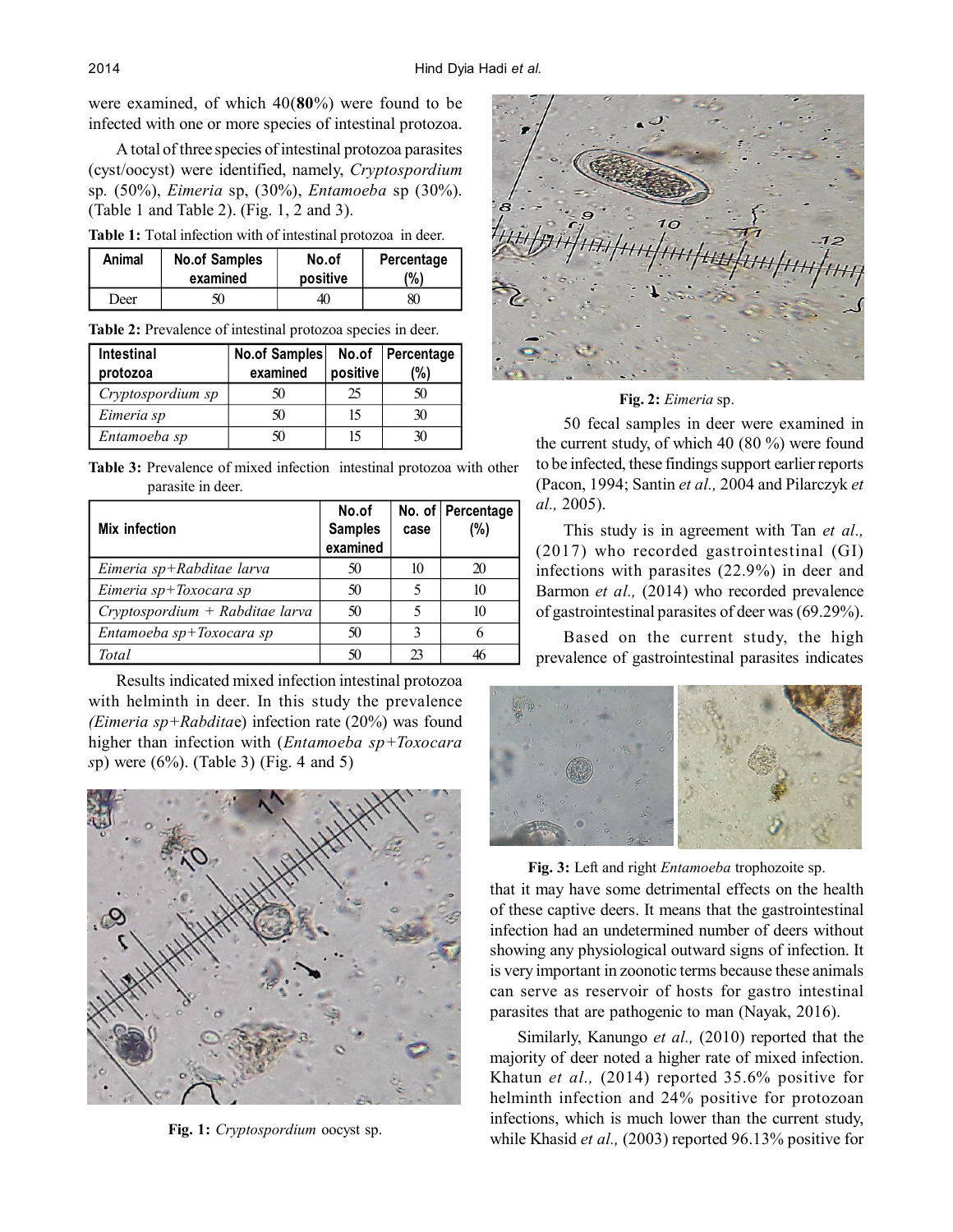

**Fig. 4:** Toxocara egg sp.



**Fig. 5:** *Rabditae* larva.

wild animal parasites and 100% helminthic infection was observed in spotted deer.

This was more or less similar to the Parasani *et al.,* (2001) report, which revealed that in the zoo of Rajkot Municipal Corporation, 50 % animals were positive for helminth infections and 18.8 % for protozoa. Lim *et al.,* (2008) reported 34.5 % positive for helminths and 21.8 percent %for protozoa, which is much lower than the current study for helminth infections but higher for protozoan infections.

Either as a single or mixed infection recorded at a higher rate in captive deer during this investigation shows that, effective control measures to reduce their environmental contamination are highly necessary. Frequent removal of dung and treatment of infected animals are very important gastrointestinal parasite control strategies. In addition, the practice of husbandry, the routine monitoring of parasites and the use of selective anthelmintics may be crucial for the control of parasitic gastrointestinal infections (Nayak, 2016).

Our study gives an overview of deer parasites in the middle of Iraq, but much more studies on livestock in the area and wild herbivores are needed to evaluate the dynamics of parasite transmission. Therefore, further research can also be carried out to maintain the ecological balance and to evaluate the financial losses due to parasitic deer illnesses (Barmon *et al.,* 2014).

## **References**

- Acevedo, P., M. Delibes-Mateos and M.A. Escudero (2005). Environmental constraints in the colonization sequence of roe deer (*Capreolus capreolus*, Linnaeus, 1758) across the Iberian Mountains, Spain. *J. Biogeogr*, **32:** 1671-1680.
- Barmon, B.C., N. Begum, S.S. Labony, U.K. Kundu, A.R. Dey and T.R. Dey (2014). Study of gastro-intestinal parasites of deer at Char Kukri Mukri in Bhola District, Bangl. *J. Vet. Med*., **2(1):** 27-33
- Chalmers, R.M., G. Robinson, K. Elwin, S.J. Hadfield, E. Thomas and J. Watkins (2010). Detection of Cryptosporidium species and sources of contamination with Cryptosporidium hominis during a waterborne outbreak in North West Wales. *Journal of water and health*, **8(2):** 311–25.
- Chermett, R. and Q.S. Boufassa (1988). Cryptosporidiosis: A cosmopolitan diseases in animals and man (2nded). Office international Des. Epizodies. Paris, France, 122.
- De Waele, V., M. Berzano, N. Speybroeck, D. Berkvens, G.M. Mulcahy and T.M. Murphy (2012). Peri-parturient rise of Cryptosporidium oocysts in cows: new insights provided by duplex quantitative real-time PCR. *Vet. Parasitol*.,**189(2- 4):** 366–8.
- Fox, M.T. (2000). Pathophysiology of gastrointestinal nematode parasitism in ruminants-an update. *Acta. Parasitology*, **45:** 253.
- Garcia, L.S., D.A. Bruchner, T.C. Brewer and R.Y. Shimizu (1983). Techniques for the recovery and identification of Cryptosporidium oocysts from stool specimens. *J. Clin. Microbiol.*, **18:** 185-190.
- Kanungo, S., A. Das, G.M. Das and Shakif-ul-Azam (2010). Prevalence of gastro-intestinal helminthiasis in captive deer of Bangladesh. *Wayamba Journal of Animal Science*, **2:** 42- 45.
- Kasid, K.P., G.B. Srikhande and G.R. Bhojne (2003). Incidence of gastro-intestinal helminthes in captive wild animals at different locations. *Zoo's Print Journal*, **18(3):** 1053-1054.
- Khatun, M.M., N. Begum, M.A.I. Mamun, M.M.H. Mondal and M.S.U. Azam (2014). Coprological study of gastrointestinal parasites of captive animals at Rangpur Recreational Garden and Zoo in Bangladesh. *Journal of Threatened Taxa*, **6(8):** 6142-6147.
- Lim, Y.A.L., R. Ngui, J. Shukri, M. Rohela and N.H.R. Mat (2008). Intestinal parasites in variousanimals at a zoo in Malaysia. *Veterinary Parasitology*, **157:** 154-159.